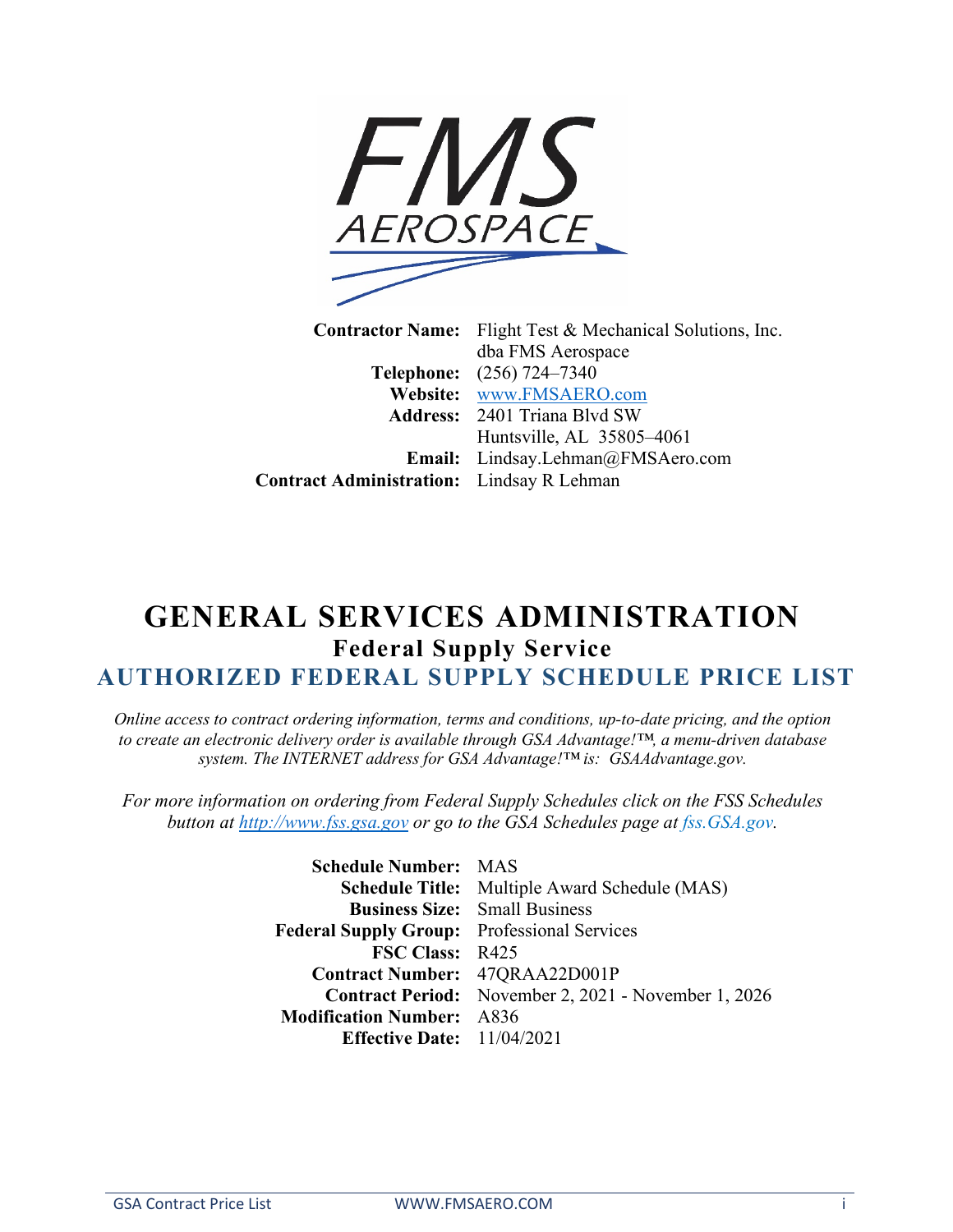Flight Test & Mechanical Solutions, Inc. (dba FMS Aerospace) is a small business located in Huntsville, Alabama that participates in the external and internal modifications of commercial derivative airframes for testing government and commercial airborne technologies. FMS Aerospace provides engineering and manufacturing services related to NAICS 541330 and 541715. This Federal Supply Schedule Price List is submitted IAW I-FSS-600 as required by clause 552.238.77. FMS Aerospace's Customer Information relevant to GSA Advantage!™ includes SIN, Labor Categories (with descriptions) and other pertinent information as follows.

### **CUSTOMER INFORMATION**

The following information is consecutively numbered in the sequence set forth in I-FSS-600(b)(3).

**1a.** Table of awarded Special Item Number (SINs) with appropriate cross-reference to item descriptions and awarded price(s):

| SIN         | <b>RECOVERY</b> | <b>DESCRIPTION</b>          |
|-------------|-----------------|-----------------------------|
| 541330ENG   | 541330ENGRC     | <b>Engineering Services</b> |
| OLM / OLMRC |                 | Order Level Material SIN    |

**1b**. Identification of the lowest priced model number and lowest unit price for that model for each special item number awarded in the contract. This price is the Government price based on a unit of one, exclusive of any quantity/dollar volume, prompt payment, or any other concession affecting price. Those contracts that have unit prices based on the geographic location of the customer, should show the range of the lowest price, and cite the areas to which the prices apply.

Rates are provided in the FINAL PRICING Section below.

**1c**. If the Contractor is proposing hourly rates a description of all corresponding commercial job titles, experience, functional responsibility, and education for those types of employees or subcontractors who will perform services shall be provided. If hourly rates are not applicable, indicate "Not applicable" for this item.

Labor Category Descriptions are provided in the FINAL PRICING Section below.

**2**. Maximum Order for each SIN:

| SIN         | Maximum Order  |  |
|-------------|----------------|--|
| 541330ENG   | \$1,000,000.00 |  |
| OLM / OLMRC |                |  |

- **3**. Minimum Order: \$100.00
- **4**. Geographic Coverage (delivery area): Domestic Only.
- **5**. Point(s) of Production (city, county, and state or foreign country): Huntsville, Madison County, Alabama, United States
- **6**. Discount from list prices or statement of net price: Government net prices.
- **7**. Quantity discounts: None.
- **8**. Prompt Payment terms: Net 30 days. Information for Ordering Offices: Prompt payment terms cannot be negotiated out of the contractual agreement in exchange for other concessions.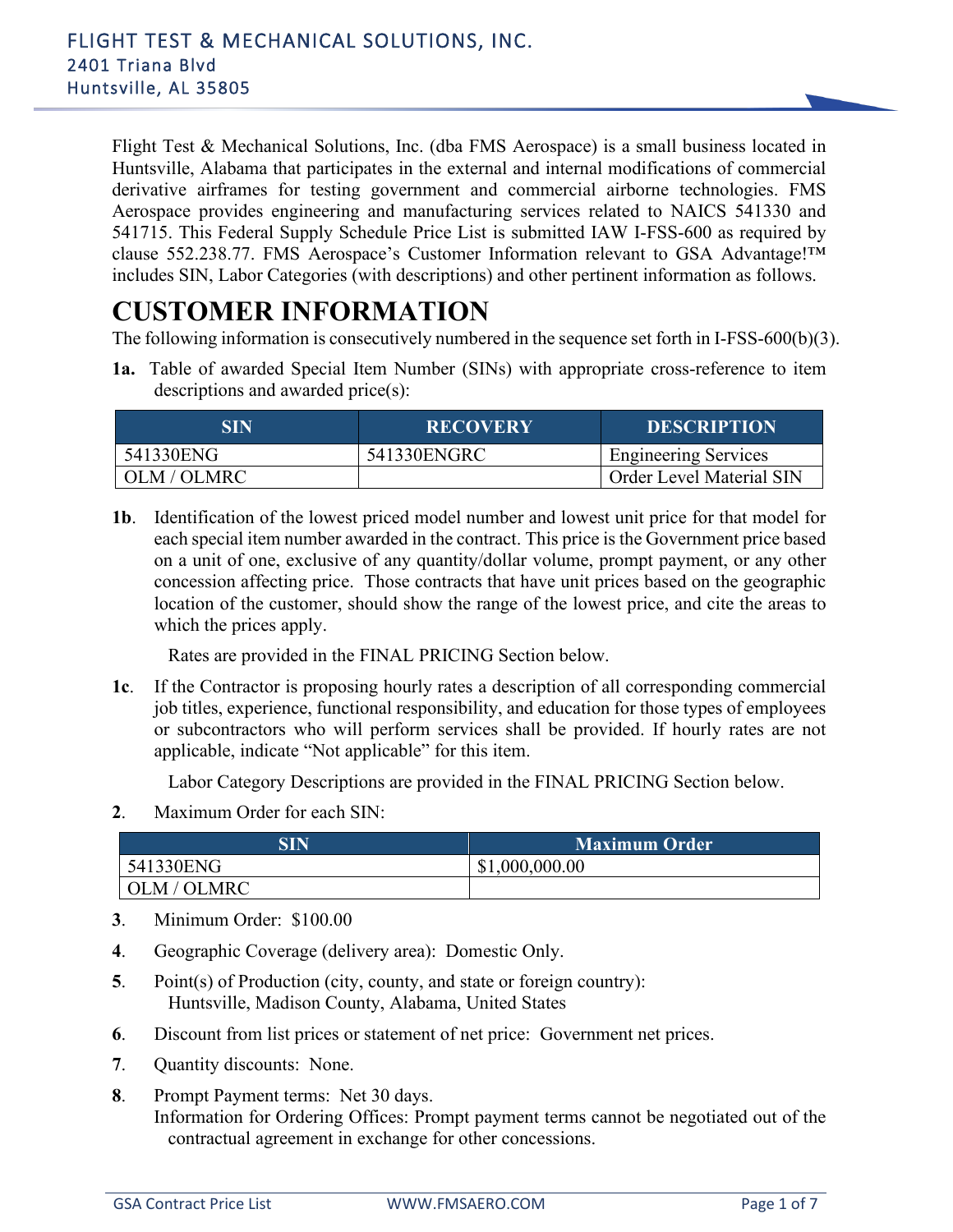#### FLIGHT TEST & MECHANICAL SOLUTIONS, INC. 2401 Triana Blvd Huntsville, AL 35805

- **9a**. Government purchase cards are accepted at or below the micro-purchase threshold: Yes.
- **9b**. Government purchase cards are accepted above the micro-purchase threshold: Yes.
- **10**. Foreign Items (list items by country of origin): Not applicable. (None)
- **11a**. Time of Delivery (Contractor insert number of days): Specified on the Task Order.
- **11b**. Expedited Delivery: Items available for expedited delivery are noted in this price list.
- **11c**. Overnight and 2-day delivery: Overnight and 2-day delivery are available. The GSA Schedule Customer shall Contact Contractor for overnight and 2-day deliveries.
- **11d**. Urgent Requirements: Agencies can contact the Contract Administrator to obtain faster delivery.
- **12**. FOB Point(s): Destination
- **13a**. Ordering Address(es):

FMS Aerospace 2401 Triana Blvd SW Huntsville, AL 35805

- **13b**. Ordering Procedures: For supplies and services, the ordering procedures, information on Blanket Purchase Agreements (BPA's) are found in Federal Acquisition Regulation (FAR) 8.405-3.
- **14**. Payment Address(es):

FMS Aerospace 2401 Triana Blvd SW Huntsville, AL 35805

- **15**. Warranty Provision: Not applicable.
- **16**. Export Packing Charges (if applicable): Not applicable.
- **17**. Terms and conditions of Government purchase card acceptance (any thresholds above the micro-purchase level). Contact Contractor.
- **18**. Terms and conditions of rental, maintenance, and repair (if applicable): Not applicable.
- **19**. Terms and conditions of installation (if applicable): Not applicable.
- **20a**. Terms and conditions of repair parts indicating date of parts price lists and any discounts from list prices (if applicable): Not applicable.
- **20b**. Terms and conditions for any other services (if applicable): Not applicable.
- **21**. List of service and distribution of points (if applicable): Not applicable.
- **22**. List of participating dealers (if applicable): Not applicable.
- **23**. Preventative Maintenance (if applicable): Not applicable.
- **24a**. Special attributes such as environmental attributes (e.g., recycled content, energy efficiency, and/or reduced pollutants). Not applicable.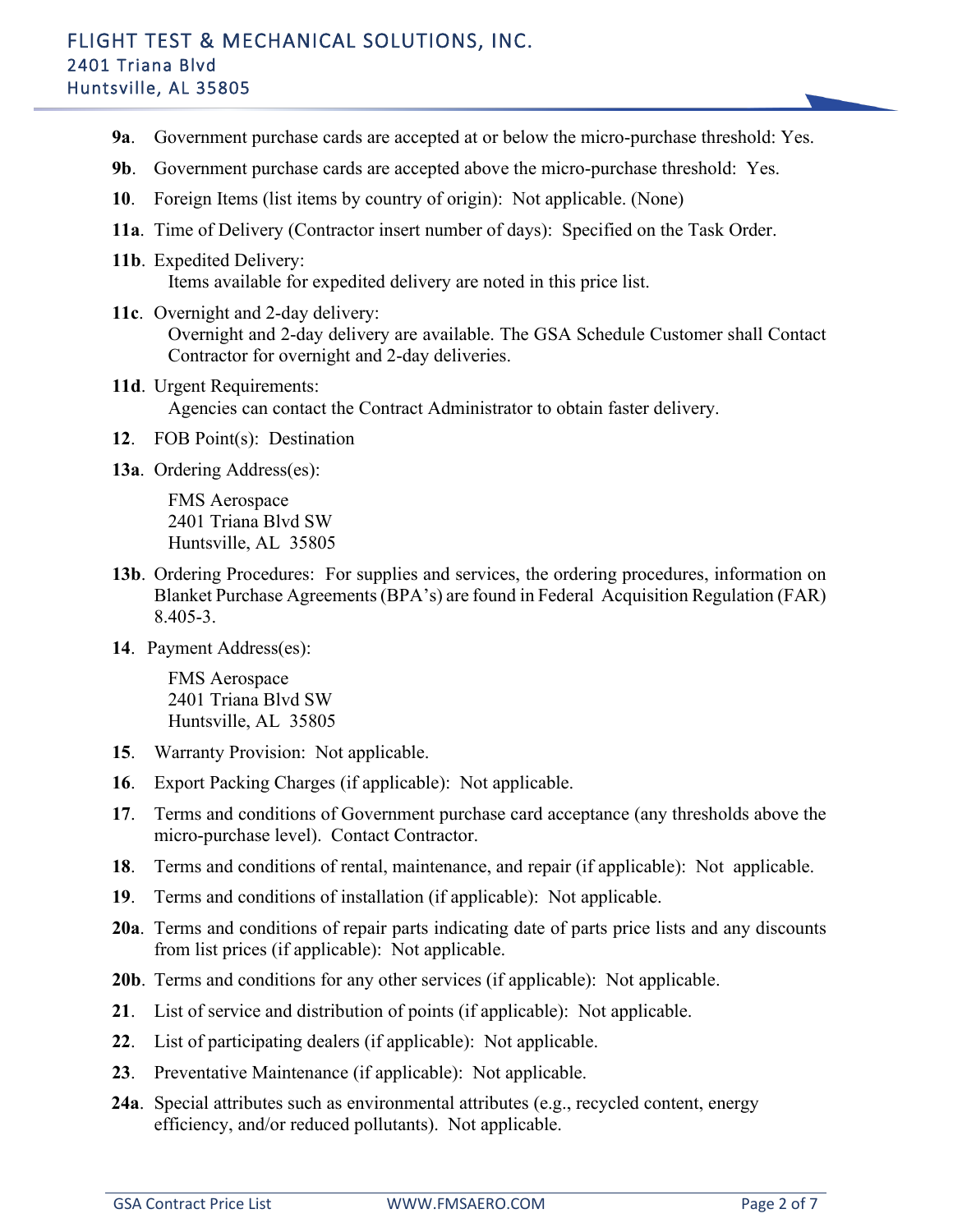

- **24b**. If applicable, indicate that Section 508 compliance information is available on Electronic and Information Technology (EIT) supplies and services and show where full details can be found (e.g., contractor's website and other location) The EIT standards can be found at [www.section508.gov/.](http://www.section508.gov/)
- **25**. Unique Entity Identifier (UEI) number: 078764652
- **26**. Notification regarding registration in System for Award Management (SAM) database: Registered.
- **27**. Data Universal Number System (DUNS) number: 078764652

# **FINAL PRICING**

The Service Contract Labor Standards, formerly the Service Contract Act (SCA), apply to this contract and it includes SCLS applicable labor categories. Labor categories and fixed price services marked with a (\*\*) in this pricelist are based on the U.S. Department of Labor Wage Determination Number(s) identified in the SCLS/SCA matrix. The prices awarded are in line with the geographic scope of the contract (i.e., nationwide). Service Contract Labor Standards/Service Contract Act (SCLS/SCA) Matrix are found in the table below.

| <b>SCA ELIGIBLE</b><br><b>LABOR CATEGORY</b> | <b>SCA EQUIVALENT CODE</b><br><b>TITLE</b> | <b>WAGE</b><br><b>DETERMINATION</b><br><b>NUMBER</b> |
|----------------------------------------------|--------------------------------------------|------------------------------------------------------|
| Administrative II                            | 01020 Administrative Assistant             | 2015-4603                                            |
| Technical II                                 | 30082 Engineering Technician II            | 2015-4603                                            |
| Technical III                                | 30083 Engineering Technician III           | 2015-4603                                            |
| <b>Technical IV</b>                          | 30084 Engineering Technician IV            | 2015-4603                                            |

**LABOR CATEGORY GSA PRICE + IFF 2021 2022 2023 2024 2025** PROGRAM MANAGER IV  $\begin{array}{|c|c|c|c|c|c|c|c|c|} \hline \text{S} & 185.49 & \text{S} & 189.75 & \text{S} & 194.12 & \text{S} & 198.58 \\ \hline \end{array}$ PROJECT MANAGER IV  $\begin{array}{|l|l|l|l|l|} 1 & 145.90 & 149.25 & 152.69 & 156.20 & 159.79 \end{array}$ SME | \$ 186.43 | \$ 190.72 | \$ 195.11 | \$ 199.59 | \$ 204.18 ADMINISTRATIVE II \$ 87.90 \$ 89.92 \$ 91.99 \$ 94.10 \$ 96.27 ENGINEER IV <br>
\$ 145.80 \ \$ 149.15 \ \$ 152.58 \ \$ 156.09 \ \$ 159.68 ENGINEER III \$ 123.47 \$ 126.30 \ \$ 129.21 \ \$ 132.18 \ \$ 135.22 ENGINEER II \$ 117.02 \$ 119.71 \$ 122.46 \$ 125.25 \$ 128.16 ENGINEER I \$ 91.58 \$ 93.69 \$ 95.84 \$ 98.05 \$ 100.30 TECHNICAL IV \*\* | \$ 104.15 | \$ 106.55 | \$ 109.00 | \$ 111.50 | \$ 114.07 TECHNICAL III \$ 77.55 \$ 79.33 \$ 81.16 \$ 83.03 \$ 84.94 TECHNICAL II \$ 74.64 \$ 76.35 \$ 78.11 \$ 79.91 \$ 81.75

The rates shown in the table below include the Industrial Funding Fee (IFF) of 0.75%.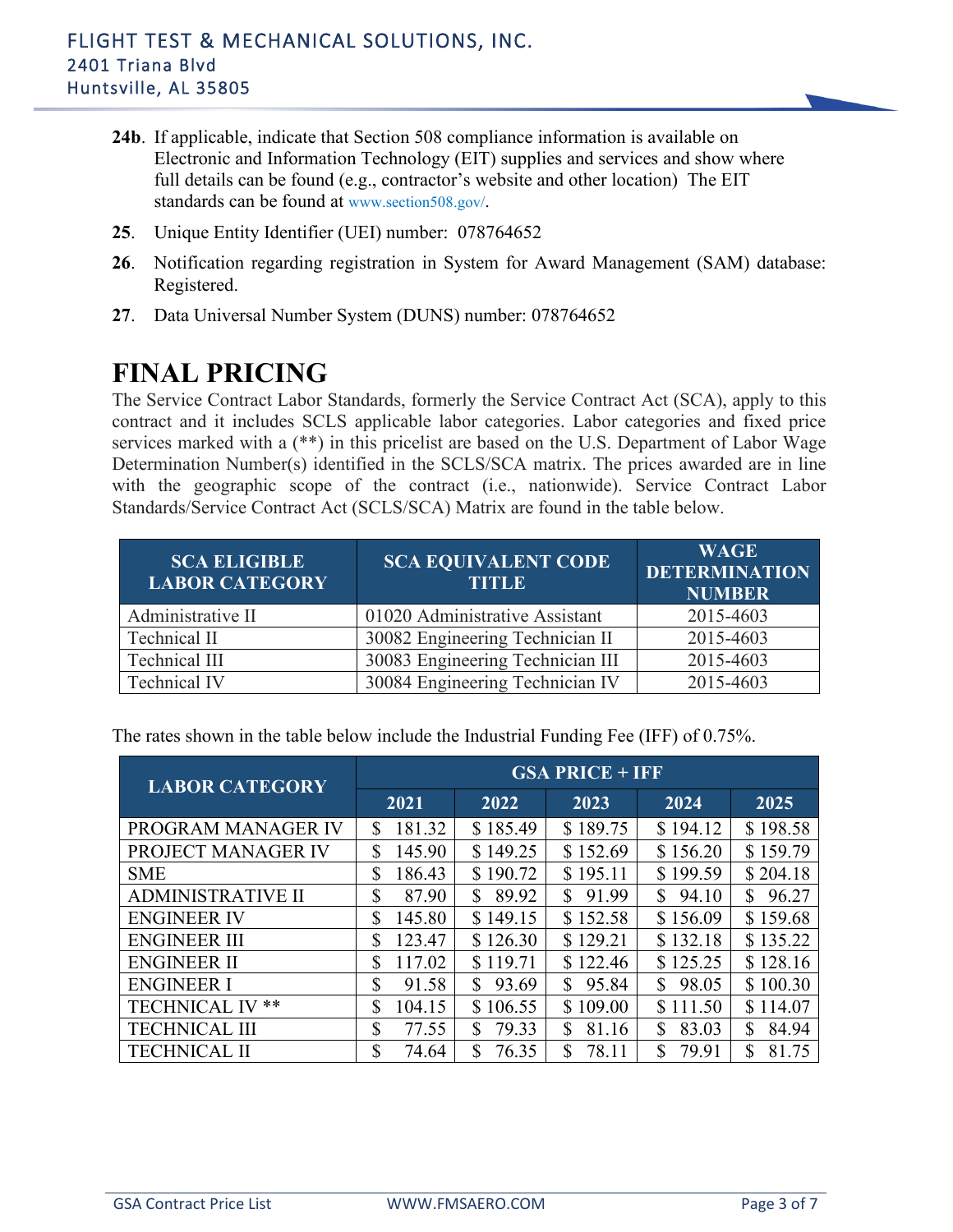# **LABOR CATEGORY DESCRIPTIONS**

Labor Categories (LCATs) corresponding to commercial job titles, experience, functional responsibility, and education for those types of employees or subcontractors who will perform services are provided in the table at the end of this section. Labor Category experience levels are generally defined as follows.

**ENGINEER/TECHNICAL I – II:** These labor categories have minimal experience and/or basic education related to the field which may or may not include AA/AS, BS/BA. These positions assist more senior positions and/or perform functional duties under the oversight of more senior positions.

**ENGINEER/TECHNICAL III – IV:** These individuals demonstrate experience gained through practical application of knowledge and include at a minimum of formal education and/or training. These positions require strong leadership and communication skills in addition to technical ability and proficiency.

**ADMINISTRATIVE:** This labor category encompasses the diverse skills, knowledge, and abilities of non-technical employees. Each employee may be asked to focus on the strengths their education and/or training brings to the organization but is expected to be able to competently perform all administrative duties. Typical associated tasks include, contracts, accounting, procurement, inventory management, calibration, and compliance.

**SUBJECT MATTER EXPERT (SME):** This individual has qualifications and/or a particular expertise which is exceptional and/or highly unique. There is no specific education/experience qualification for this position. The responsibilities are varied, but include the following:

- Initiates, supervises, and/or develops requirements from inception to conclusion for complex to extremely complex programs.
- Provides strategic advice, technical guidance, and expertise as well as detailed analysis

#### **SUBSTITUTION/EQUIVALENCY:**

The following substitutions may be made for either education, or experience:

GED or vocational degree = high school diploma  $AS/AA$  degree = two (2) years relevant experience  $BS/BA = four (4)$  years relevant experience  $MS/MA = six(6)$  years relevant experience  $PHD =$  eight (8) years relevant experience Certification = AS/AA degree

- *Example: MS/MA degree = BS/BA + two (2) years of relevant experience, or six (6) years of relevant experience.*
- NOTE: Relevant Experience means the type of experience most similar to the labor category requirements for the indicated labor category. This experience implies that the individual possesses the ability to accomplish the task(s) outlined in the labor category.
- NOTE: General Experience means the type of experience which is not as similar to the labor category requirements for the labor category contemplated. This is experience gained through other channels and demonstrates the ability to accomplish the tasks outlined in the labor category.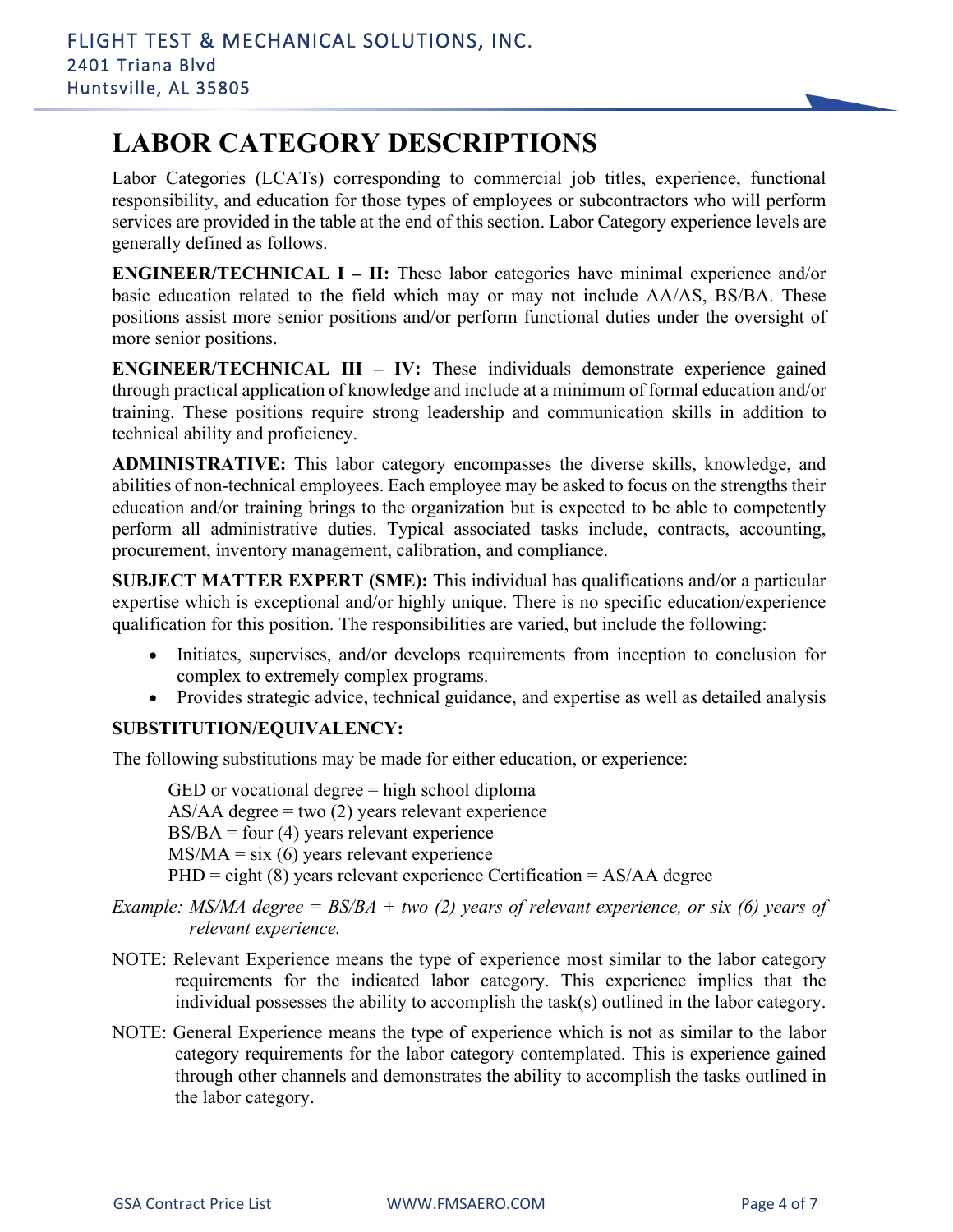| <b>LCAT</b>              | <b>LABOR DESCRIPTION</b>                                                                                                                                                                                                                                                                                                                                                                                                                                                                                                                                                                                                                                                                                                                                                                                                                                                                                                                                                                                                                                                                                                                                                                                    | <b>EDUCATION</b>                                                      | <b>YEARS</b><br><b>EXPERIENCE</b>                |
|--------------------------|-------------------------------------------------------------------------------------------------------------------------------------------------------------------------------------------------------------------------------------------------------------------------------------------------------------------------------------------------------------------------------------------------------------------------------------------------------------------------------------------------------------------------------------------------------------------------------------------------------------------------------------------------------------------------------------------------------------------------------------------------------------------------------------------------------------------------------------------------------------------------------------------------------------------------------------------------------------------------------------------------------------------------------------------------------------------------------------------------------------------------------------------------------------------------------------------------------------|-----------------------------------------------------------------------|--------------------------------------------------|
| Program<br>Manager IV    | Has extensive and diverse experience, knowledge, and skills.<br>Demonstrated ability to manage large, complex projects on time and within budget.<br>High-level understanding of technical concepts as related to the industry and products/services of the company.<br>Negotiation and conflict resolution skills; ability to create an open environment where conflicts as to project priorities and<br>funding decisions can be aired and resolved in an objective manner.<br>Maintains effective communication (oral and written) with senior management, making them aware of critical issues<br>confronting corporate programs/ projects and of the action plans for addressing those issues.<br>Demonstrated ability to use professional management and/or technical concepts to solve complex problems and oversee<br>key projects in creative and effective ways is required.<br>Demonstrated ability and experience in management consulting and cross-team facilitation at the senior level.<br>Directs activities of other staff. Ability to instill trust, motivate, and work with other people.<br>Ultimately responsible for enterprise project problem/issue identification and resolution. | Bachelor's<br>degree or<br>equivalent<br>certification<br>(PMP, etc.) | Minimum 12<br>years of<br>relevant<br>experience |
| Project Manager<br>IV    | Has experience, knowledge, and skills and the ability to manage projects on time and within budget.<br>Understanding of technical concepts as related to the industry and products/services of the company.<br>Represents the company in an official capacity as directed.<br>Maintains effective communication (oral and written) with program manager, making them aware of critical issues<br>confronting corporate programs/ projects and of the action plans for addressing those issues.<br>Ability to use professional management and/or technical concepts to solve complex problems and oversee key projects in<br>creative and effective ways as required.<br>Ability to create and deliver executive-level summary reports and presentations. Provides oversight regarding the details<br>of a program in the absence of program manager.<br>Excellent interpersonal skills and exercises direct route of communication between engineers and PMs.<br>Directs activities of other staff. Ability to instill trust, motivate, and work with other people.                                                                                                                                         | Bachelor's<br>degree or<br>equivalent<br>certification<br>(PMP, etc.) | Minimum 10<br>years of general<br>experience     |
| Subject Matter<br>Expert | Senior expert with extensive knowledge in designated field or discipline.<br>Works closely with project managers, engineers, and senior personnel.<br>Provides insight and advice concerning task or project strategic direction and outcomes.<br>May contribute to the evaluation, analysis, and development of recommended solutions.<br>Resolves complex problems, which require an in-depth knowledge of subject matter to specialized solutions.<br>Provides subject matter expert instructor support to all types of training projects, including content review/feedback.<br>Demonstrated ability and experience in management consulting and cross-team facilitation at the senior level.<br>May direct the activities of other staff.                                                                                                                                                                                                                                                                                                                                                                                                                                                              | Bachelor's<br>degree or<br>equivalent<br>certification                | Minimum 12<br>years of<br>relevant<br>experience |
| Administrative<br>П      | Provide high-level support as directed by program and/or project management or executive management.<br>Tasking is completed accurately and on time.<br>Routine work requires no instruction. Works closely with other members of the project team.<br>Conducts activities in support of project team's activities. Provides accurate analysis, audits, reports, guidance, training,<br>evaluation, research on the functional procedures/processes/policies of relevant area.<br>Communicates clearly and effectively with project manager, engineers, etc. with regards to administrative impacts.<br>Provides solutions to an organization's challenges through the application of knowledge gained through similar prior<br>engagements. Helps develop solutions by leveraging knowledge of the designated field or discipline.<br>Contributes to implementation of strategy and helps assess the impact of industry trends, policy, and/or standards.<br>Occasionally directs the activities of other staff as required to complete tasking.                                                                                                                                                           | Bachelor's<br>degree or<br>equivalent                                 | Minimum 4<br>years of<br>relevant<br>experience  |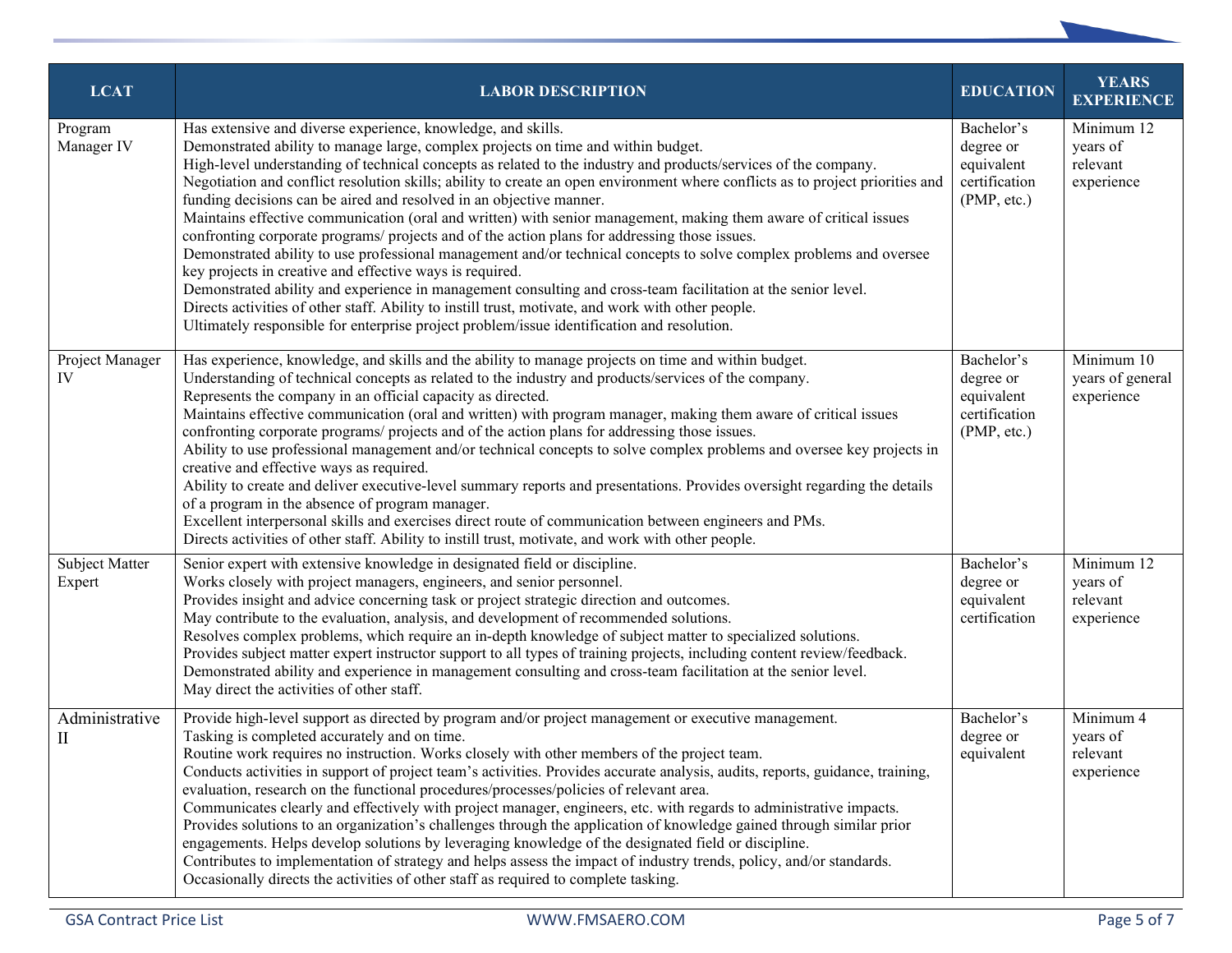| <b>LCAT</b>  | <b>LABOR DESCRIPTION</b>                                                                                                                                                                                                                                                                                                                                                                                                                                                                                                                                                                                                                                                                                                                                                                                                                                                                                                                                                                                                                                                                                                                                                                                                                                                          | <b>EDUCATION</b>                                                   | <b>YEARS</b><br><b>EXPERIENCE</b>            |
|--------------|-----------------------------------------------------------------------------------------------------------------------------------------------------------------------------------------------------------------------------------------------------------------------------------------------------------------------------------------------------------------------------------------------------------------------------------------------------------------------------------------------------------------------------------------------------------------------------------------------------------------------------------------------------------------------------------------------------------------------------------------------------------------------------------------------------------------------------------------------------------------------------------------------------------------------------------------------------------------------------------------------------------------------------------------------------------------------------------------------------------------------------------------------------------------------------------------------------------------------------------------------------------------------------------|--------------------------------------------------------------------|----------------------------------------------|
| Engineer IV  | Highly extensive and diverse experience with focused areas of expertise and knowledge of subject matter.<br>Represents the company in an official capacity as directed. Strong focus on tasks directly related to work.<br>Leads the application of analytic techniques and helps define project objectives and strategic direction.<br>Is responsible for providing leadership and vision to client and project teams around the methodology in conjunction with<br>the program and/or manager.<br>Proven technical skills. Demonstrated leadership.<br>Organized with the ability to prioritize tasking. Ability to re-evaluate and recommend revisions. Highly proficient in<br>general software and technical software programs.<br>Directs activities of staff and provides guidance to junior level engineers.                                                                                                                                                                                                                                                                                                                                                                                                                                                              | Bachelor's<br>degree                                               | Minimum of 10<br>yearsrelevant<br>experience |
| Engineer III | Extensive knowledge and experience.<br>Works under direction and guidance of most senior engineers and project managers.<br>Responsible for task leadership, ensuring successful task or project completion, and providing recommendations to<br>improve organizational performance.<br>Possess demonstrated knowledge and experience applying methodologies and principles to address client needs.<br>Applies analytic techniques in the evaluation of project objectives and contributes to the implementation of strategic<br>direction.<br>Performs analyst functions including data gathering, interviewing, data modeling, project testing, and development of<br>performance measurement to support project objectives.<br>Conducts activities in support of project team's objectives. Works closely with other members of the project team.<br>Resolves complex problems, which require an in-depth knowledge of analytical methodologies and principles.<br>Directs the activities of more junior analysts or other staff as necessary on activities related to the application of analytical<br>techniques and methodologies.<br>Functional managerial and supervisory skills.<br>Occasionally directs the activities of other staff as required to complete tasking. | Bachelor's<br>degree                                               | Minimum of 5<br>years relevant<br>experience |
| Engineer II  | Demonstrated knowledge and experience of methodologies and principles which address client needs.<br>Clearly communicates design, form and/or function in technical format as directed.<br>Applies analytic techniques in the evaluation of project objectives and contributes to the implementation of strategic<br>direction.<br>Conducts activities in support of project team's objectives.<br>Works closely with other members of the project team and under the direction and guidance of senior engineers.                                                                                                                                                                                                                                                                                                                                                                                                                                                                                                                                                                                                                                                                                                                                                                 | Bachelor's<br>degree                                               | Minimum of 3<br>years relevant<br>experience |
| Engineer I   | Entry-level experience.<br>Works under direction and guidance of senior engineers.<br>Communicates design, form and/or function in technical format as directed.<br>Supports analytical functions including data gathering, interviewing, data modeling, project testing, and creation of<br>performance measurements to support project objectives.                                                                                                                                                                                                                                                                                                                                                                                                                                                                                                                                                                                                                                                                                                                                                                                                                                                                                                                              | Associate<br>degree or<br>equivalent<br>technical<br>certification | Minimum of 1<br>year general<br>experience   |